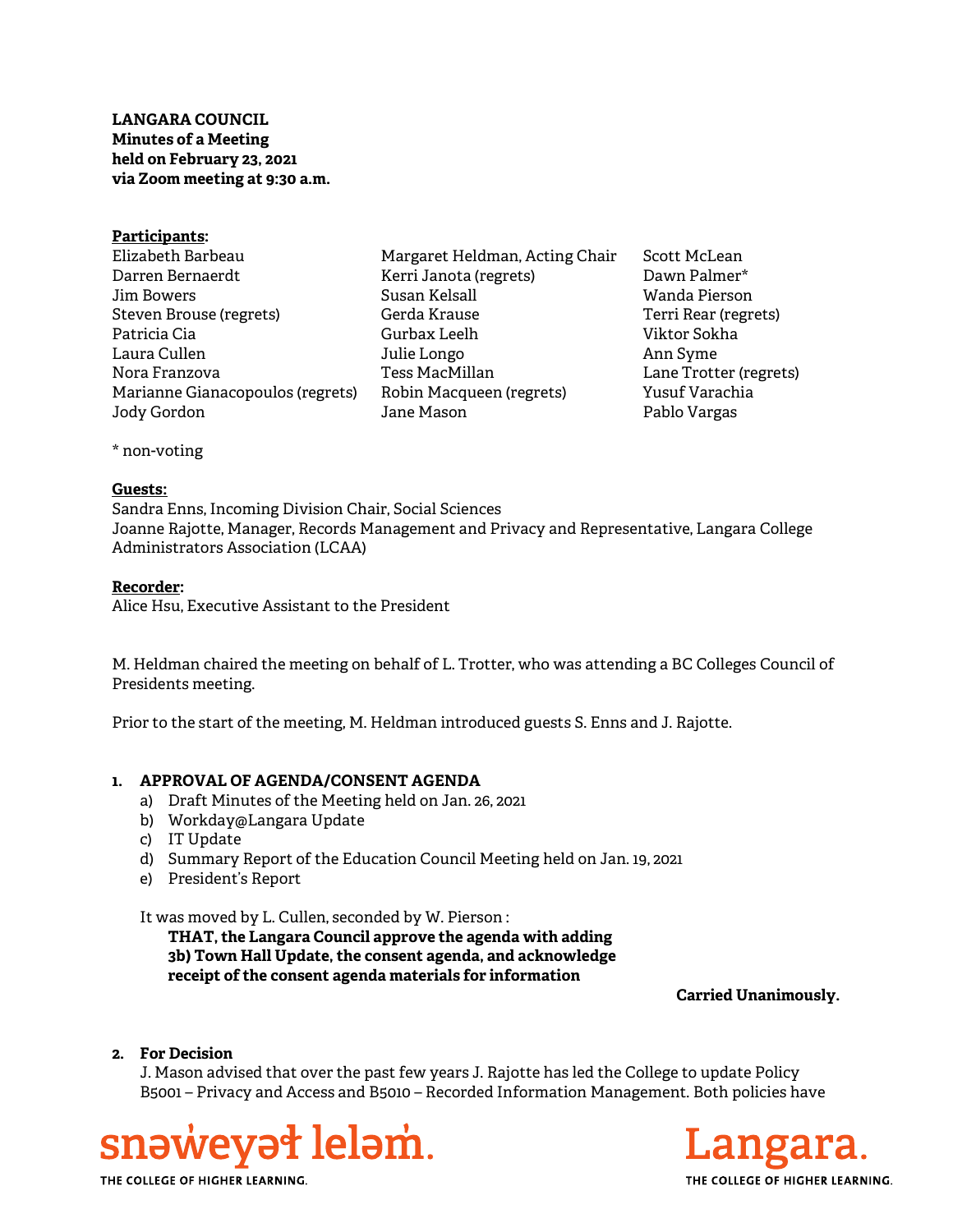gone through broad consultation with the College community and the Policy Governance Committee, and have recently been reviewed by the Senior Leadership Team (SLT) and the Langara Leadership Team (LLT).

## a) Revised Policy B5001 – Privacy and Access

J. Rajotte advised that the original Policy B5001, previously named Access to Information and approved in 2001, was very long and cited many sections of the B.C. Freedom of Information and Protection of Privacy Act. The revised version pared down the citations to keep only the essentials and created a separate document for procedures. Definition for "Informed Consent" and section 3.6 c) and d) were further revised based on the feedback received after the draft revised policy was presented to the Langara Leadership Team.

Discussions ensued and it was suggested that '(such as an International Student agent)' be removed from section 3.6 d) and file sharing services such as Dropbox, Google Docs, etc. be added to the bullet stating "Do not use your personal email to transfer records …" found under Appendix III – Guidelines for Protecting Personal Information in the Procedures document.

It was moved by J. Mason, seconded by P. Cia: THAT, the revised Policy B5001 – Privacy and Access be recommended to the President for approval.

#### Carried Unanimously.

## b) Revised Policy B5010 – Recorded Information Management

J. Rajotte advised that Policy B5010 was last amended in 2009. The key revisions include changing its title change from 'Records and Information Management' to 'Recorded Information Management' and explicitly stating that the College will manage its recorded information as an institutional asset. The policy essentially lays out the responsibility employees have to manage the information they created and received during their work lives. It also speaks to the responsibilities of the Records Management and Privacy department and puts the College in a better position as we have transitioned to a world that more and more records are now created and stored electronically. J. Rajotte noted that the phrase 'or licensed materials' was added to section 3.5 a) based on the feedback received at the Langara Leadership Team meeting.

It was moved by S. Kelsall, seconded by N. Franzova: THAT, the revised Policy B5010 – Recorded Information Management be recommended to the President for approval.

Carried Unanimously.

# 3. FOR INFORMATION

## a) Year-End Forecast Update

V. Sokha acknowledged the hard work every employee does to help protect the safety of our students, staff and faculty during the very challenging time. He advised that the government has announced that the post-secondary institutions are now allowed to run a deficit in 2020/21 and has allowed us to access accumulated surpluses from previous years to maintain services and minimize the impact on students and employees. These are normally not allowed under the government mandate and are exceptional given the very difficult situation. Based on the current information and calculation we have as of today, the College is anticipating a deficit of \$2M ~ \$3M. Langara is fortunate to have





THE COLLEGE OF HIGHER LEARNING.